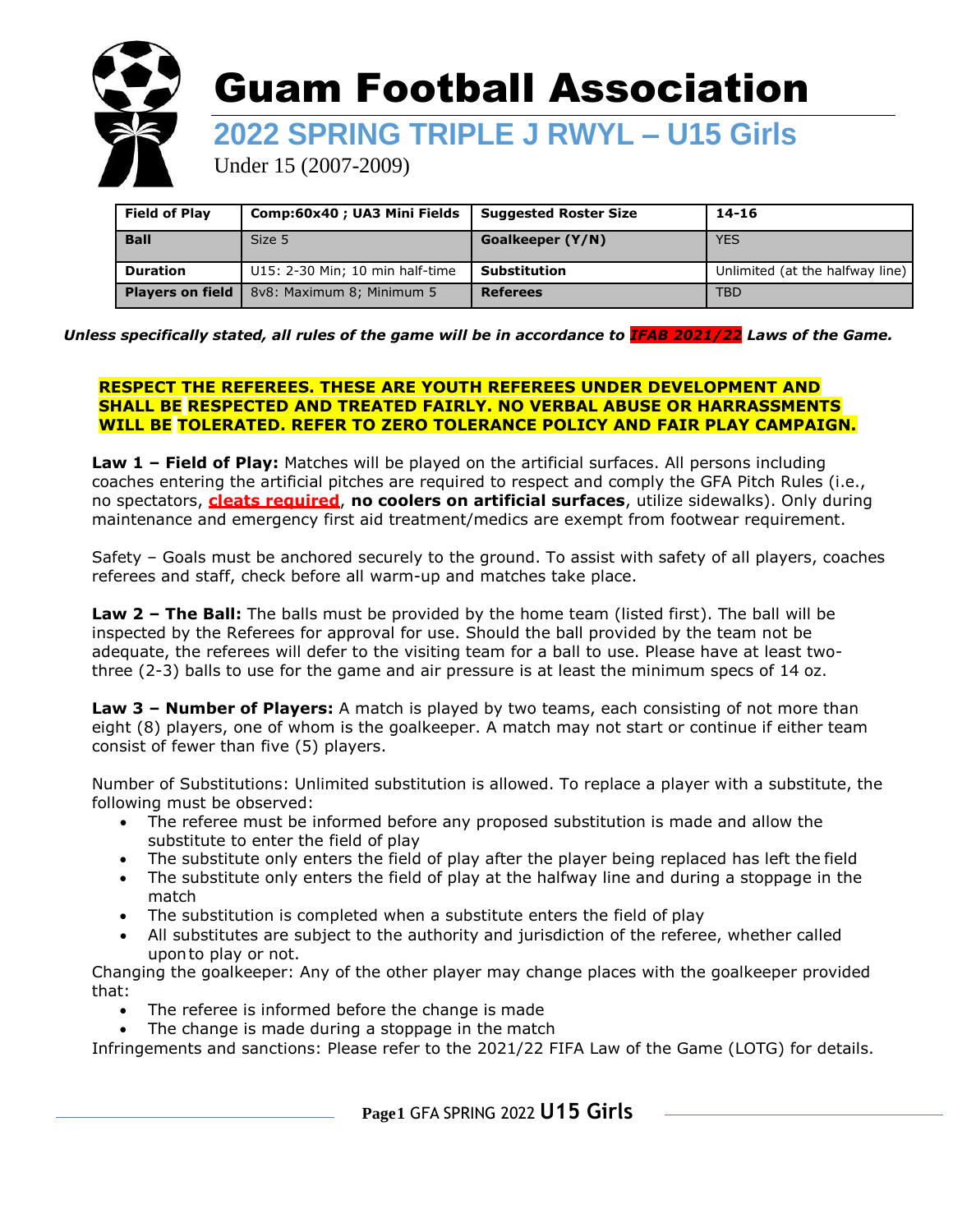### **Law 4 – Players' Equipment:**

Basic Equipment: The basic compulsory equipment of a player comprises the following separate items:

- A jersey or shirt with sleeves with a unique number on the back (no duplicate jersey numbers)
- Shorts **No pockets allowed.**
- Stockings Players must have stockings with the same base color (black, black with white stripes, etc.)
- Footwear Player must wear appropriate soccer cleats or turf shoes
- Shin guards (a) are covered entirely by the stockings, (b) are made of rubber, plastic or similar suitable material, (c) provide a reasonable degree of protection (Caution: For the intent and purpose for player's safety, the shin guards must be age/size appropriate which covers the majority of the player's shins. It shall be the coaches' responsibility to ensure that the players are wearing proper sized shin guards).

Colors: The two teams must wear colors that distinguish them from each other. Should it conflict, the home team (listed first) on schedule must wear bibs. Each goalkeeper must wear colors that distinguish him from the other players including the opponent.

**Law 5 – The Referee:** Each match is controlled by referees who has full authority to enforce the LOTG in connection with the match to which he has been appointed.

Decision of the referee: The decision of the referee regarding facts connected with the play, including whether or not a goal is scored and the result of the match, are final. The referee may only change a decision on realizing that it is incorrect or, at his discretion, on the advice of an associate referee (or assistant referees in 3-man system), provided that he has not restarted play or terminated the match.

**Law 6 – The Other Match Officials:** In the event of the three referee system (Center Referee and two Assistant referees) being utilized, the assistant referee are to assist the referee in various duties as outlined in the LOTG.

**Law 7 – Duration of the match:** The match lasts two equal periods of 30 minutes. Half-time interval must not exceed ten (10) minutes. The duration of the match or half-time may be altered only with the decision of the referees and/or the Referee Administrator or Youth Administrator to keep the match on schedule. There will be no grace periods to delay the start of a match. There will be no added time given. If a penalty kick has to be taken or retaken, the duration of either half is extended until the penalty kick is completed.

**Law 8 – The Start and Restart of Play:** Kick off will be awarded to the Home team. In the second half, the teams change ends and the opposite team will take the kick-off. The ball is in play when it is kicked and clearly moved (can go backward or sideways). All other rules related to start and restart of play are to be followed by the LOTG.

**Law 9 – The Ball In and Out of Play:** The ball is out of play when (a) it has wholly crossed the goal line or touch line whether on the ground or in the air, (b) play has been stopped by the referee.

The ball is in play at all other times, including when (a) it rebounds off a goalpost, crossbar or corner flag post and remains in the field of play, (b)it rebounds off either the referee or an assistant referee when they are out of field of play.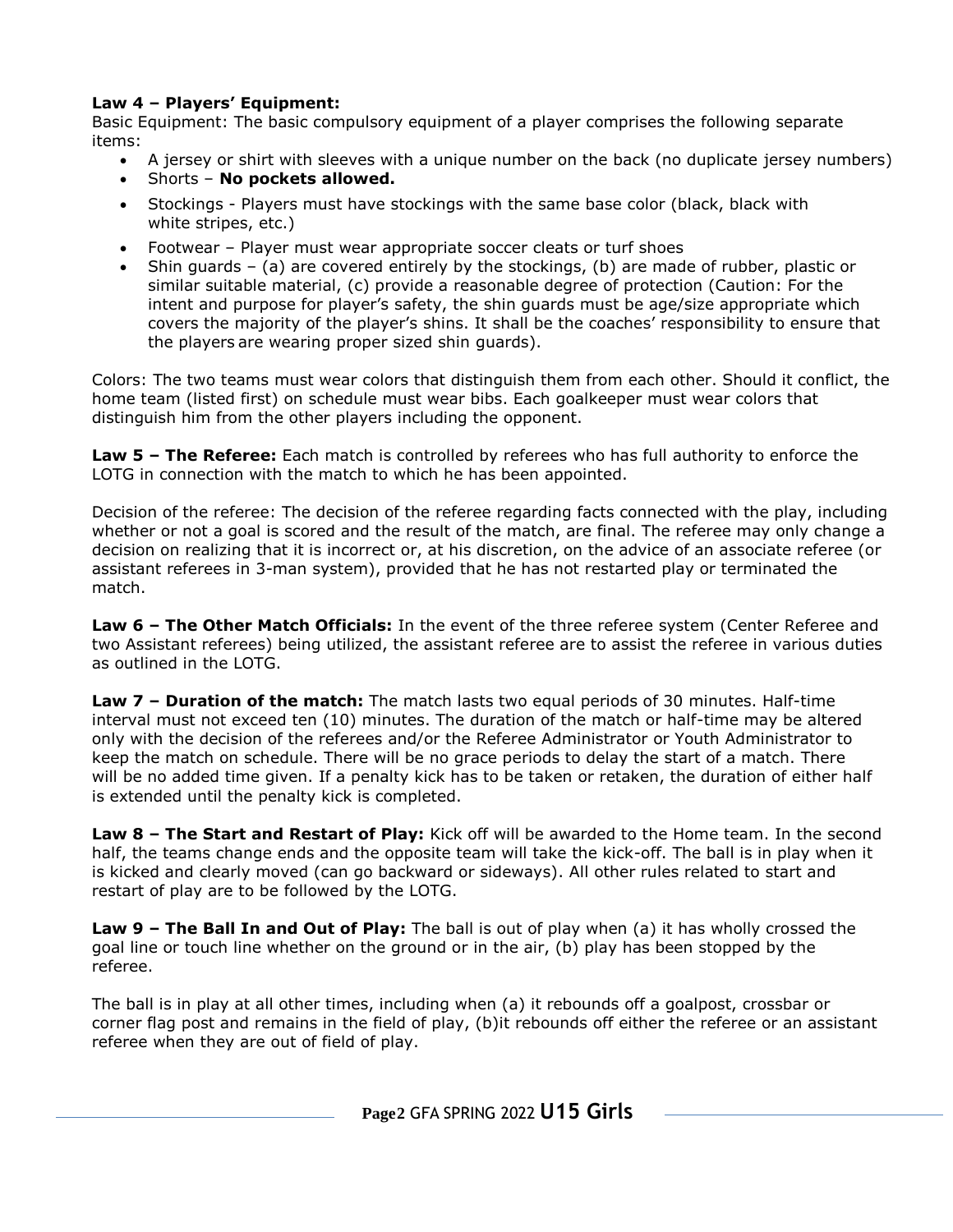**Law 10 – Determining the Outcome of a Match:** A goal is scored when the whole of the ball passes over the goal line, between the goalposts and under the crossbar, provided that no infringement of the LOTG has been committed previously by the team scoring the goal.

**Law 11 – Offside:** It is not an offence in itself to be in an offside position. A player is in offside position if: he is nearer to his opponent's goal line than both the ball and the second-last opponent. A player is not in an offside position if: (a) he is in his own half of the field of play, or (b) he is level with the second- last opponent, or (c) he is level with the last two opponent.

Offence: A player in an offside position is only penalized if, at the moment the ball touches or is played by one of his team, he is, in the opinion of the referee, involved in active play by: a) interfering with play, or b) interfering with an opponent, or c) gaining an advantage by being in that position.

There is no offside offence if a player receives the ball directly from (a) a goal kick, (b) a throwin, (c) a corner kick.

**Law 12 – Fouls and misconduct:** A player who commits a cautionable or sending-off offence, either on or off the field of play, whether directed towards an opponent, a team-mate, the referee, anassistant referee or any other person, is disciplined according to the nature of the offence committed.

Caution offences: A player is cautioned and shown the yellow card if he commits any of the following seven offences:

- Unsporting behavior
- Dissent by word or action
- Persistent infringement of the Laws of the Game
- Delaying the restart of play
- Failure to respect the required distance when play is restarted with a corner kick, free kick or throw-in
- Deliberately leaving the field of play without the referee's permission

A substitute or substituted player is cautioned if he commits any of the following offences:

- Unsporting behavior
- Dissent by word or action
- Delaying the restart of play
- Entering or re-entering the field of play without the referee's permission

Sending-off offences: A player, substitute or substituted player is sent off if he commits any of the following seven offences:

- A serious foul play
- Violent conduct
- Spitting at an opponent or any other person
- Denying the opposing team a goal or an obvious goal-scoring opportunity by deliberately handling the ball (this does not apply to a goalkeeper within his own penalty area)
- Denying an obvious goal-scoring opportunity to an opponent moving towards the player's goal by an offence punishable by a free kick or a penalty kick
- Using offensive, insulting or abusive language and/or gestures
- Receiving a second caution in the same match

A player, substitute or substituted player who has been sent off must leave the vicinity of the field of play and the technical area.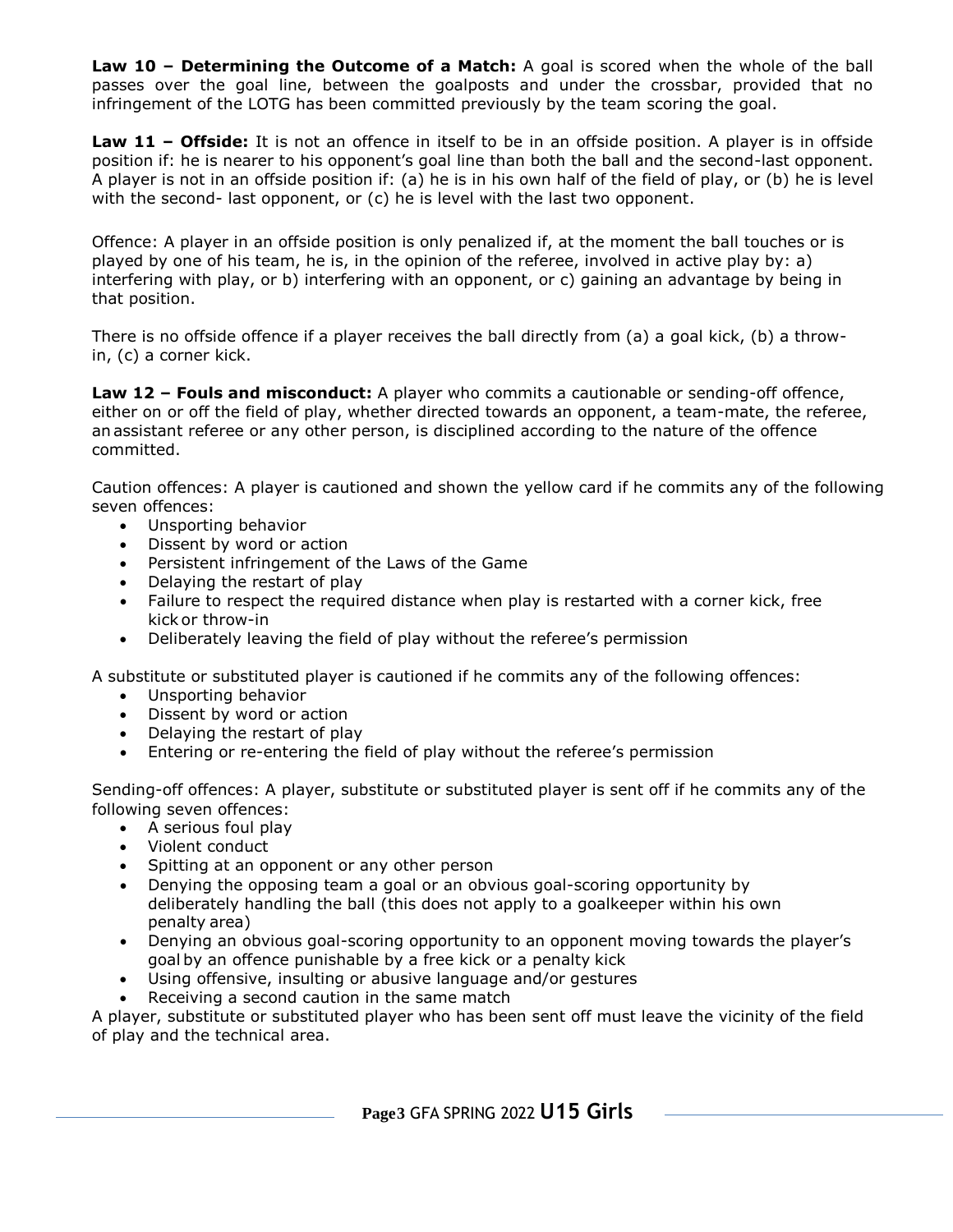**Law 13 – Free Kicks:** Free kicks are either direct or indirect.

Direct free kick

- If a direct free kick is kicked directly into the opponent's goal, a goal is awarded
- If a direct free kick is kicked directly into the team's own goal, a corner kick is awarded to the opposing team

Indirect free kick: the referee indicates an indirect free kick by raising his arm above his head. He maintains his arm in that position until the kick has been taken and the ball has touched another player or goes out of play.

A goal can be scored only if the ball subsequently touches another player before it enters the goal:

 If an indirect free kick is kicked directly into the opponent's goal, a goal kick is awarded If an indirect free kick is kicked directly into the team's own goal, a corner kick is awarded to the opposing team

Procedure of the free kicks is to be complied according to the LOTG.

**Law 14 – The Penalty Kick:** A penalty kick is awarded against a team that commits one of the ten offence for which a direct free kick is awarded, inside its own penalty area and while the ball is in play. A goal may be scored directly from a penalty kick. Additional time is allowed for a penalty kick to be taken at the end of each half or at the end of periods of extra time. Procedure of the penalty kick is to be complied according to the LOTG.

**Law 15 – The Throw-In:** A throw-in is awarded to the opponents of the player who last touched the ball when the whole of the ball crosses the touch line, either on the ground or in the air. A goal cannot be scored directly from a throw-in. Procedure of the throw-in is to be complied according to the LOTG.

**Law 16 – The Goal Kick:** A goal kick is awarded when the whole of the ball passes over the goal line, either on the ground or in the air, having last touched a player of the attacking team, a goal is not scored in accordance with Law 10. A goal may be scored directly from a goal kick, but only against the opposing team. Procedure of the goal kick is to be complied according to the LOTG.

**Law 17 – The Corner Kick:** A corner kick is awarded when the whole of the ball passes over the goal line, either on the ground or in the air, having last touched a player of the defending team, and a goal is not scored in accordance with Law 10. A goal may be scored directly from a corner kick, but only against the opposing team. Procedure of the corner kick is to be complied according to the LOTG.

Added:

Goalkeeper: Goalkeeper will have use of their hands. Goalkeeper may not punt or drop kick the ball. Goalkeeper must throw/roll in place of punt/dropkick. A goal cannot be scored directly from a throw by the goalkeeper.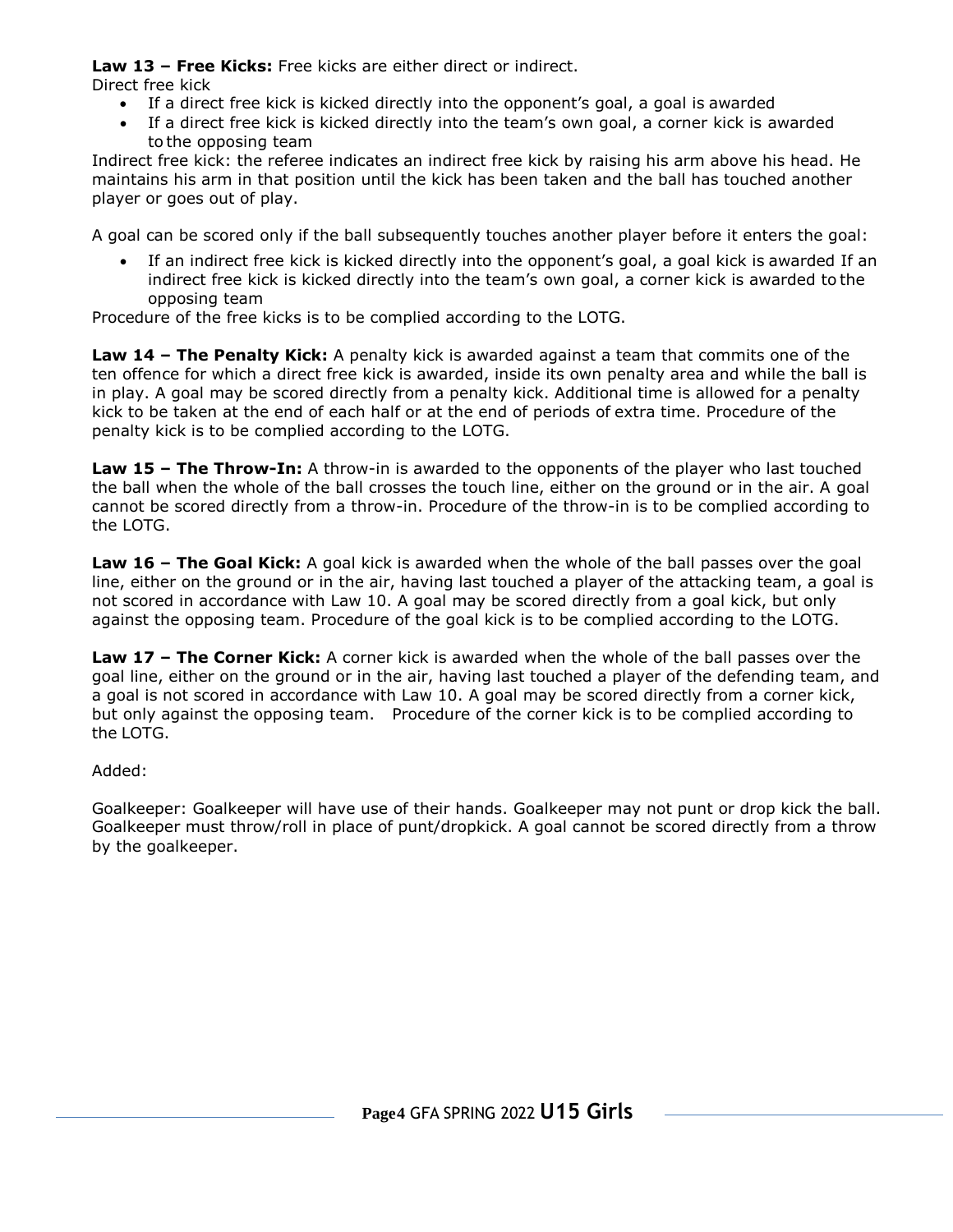## **OTHERS MATTERS:**

- 1. **STANDINGS:** Competitive division will play single round robin with top four teams in standing advancing for playoffs. A club's standing in its division shall be determined in the following manner:
	- i. Total points gained (Win = 3 points, Draw = 1 point, Loss = 0 points)
	- ii. Head to Head (if more than two teams, skip to iv.)
	- iii. Goal Differential
	- iv. Greater number of goals
	- v. Fewest number of forfeits
	- vi. Fewest number of disciplinary
- 2. **SCHEDULES**: GFA reserves the right to make changes to the schedule based on availability of the facility. GFA will determine if any reschedule matches will be warranted due to inclement weather, acts of God, or any other unforeseen circumstances. Teams may not request for match to be rescheduled.
- 3. **ROSTERS**: Coaches must submit a complete roster prior to the first match of the season. If any changes are made within the season, coaches must update the roster in a timely manner.
- 4. **PLAYOFFS:** Top four teams in standing will be placed in playoffs. Should a match result in a draw at the end of the regulation time, the match will immediately proceed to kicks from the penalty mark. Procedure:
	- Each team is responsible for selecting the players from those on the field of play at the end ofthe match and the order in which they will take the kicks
	- Once all eligible players have taken a kick from the penalty mark, the same sequence does not have to be followed as in the first round of kicks
	- A player other than the goalkeeper who is injured may not be substituted during the taking ofthe kicks from the penalty mark
	- If the goalkeeper is sent off during the taking of the kicks from the penalty mark, he must be replaced by a player who finished the match
	- A player, substitute or substituted player may be cautioned or sent off during the taking ofthe kicks from the penalty mark
	- The referee must not abandon the match if a team is reduced to fewer than five (5) players during the taking of kicks from the penalty mark
	- If a player is injured or sent off during the taking of kicks from the penalty mark and the team has one player fewer, the referee should not reduce the number of players taking kicks for the other team. An equal number of players from each team is required only at the start of the taking of kicks from the penalty mark

For any reason that there are no playoffs, the first-place team is determined by division standings. A club's standing in its division shall be determined in the following manner:

- i. Total points gained (Win = 3 points, Draw = 1 point, Loss = 0 points)
- ii. Goal differential
- iii. Head to Head (if more than two teams, skip to iv.)
- iv. Greater number of goals
- v. Fewest number of forfeits
- vi. Fewest number of disciplinary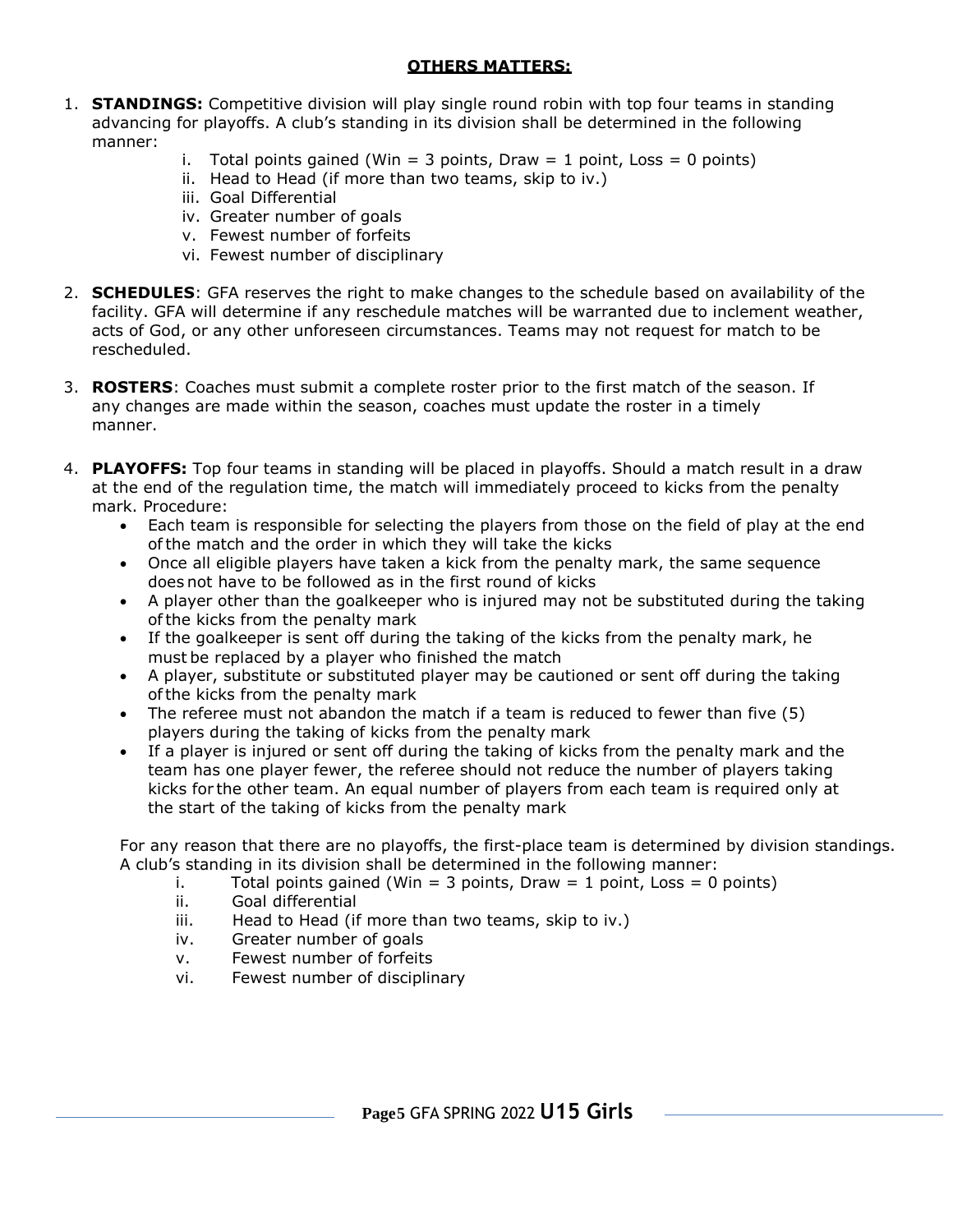- 5. **ELIGIBILITY:** Player must be registered with PowerUp. Please note that if a player should switch clubs or divisions a TRF must be submitted. Youth players must play for **ONE TEAM ONLY and ONE LEAGUE ONLY.** Clubs violating this will be sanctioned by the GFA Competition Director. Teams in violation will forfeit the match. It is mandatory that players play within their age group (not up and never down). Rosters must be updated once any changes have been made.
- 6. **INELIGIBLE PLAYER:** Further sanctions will be made should a team play an ineligible player(s) during the league. It is the teams (coaches/club representative) responsibility to ensure that he/she does not play an ineligible player. Under no condition will the officials of GFA (staff, referees, committee) will be held responsible for any player that is ineligible and play(ed) in the match. Your cooperation is highly appreciated.

GFA Disciplinary Code 2021 (Article 58 Ineligibility): If a player is fielded in an official match despite being ineligible, his team will be sanctioned by forfeiting the match (cf. art. 58.1) and paying a minimum at least USD25.

- 7. **COACHES (TECHNICAL AREA):** Coaches must adhere to technical area, pitch rules and code of conduct standards. **No coaches on the end lines or on the opposite side of the pitch.** Please refer to the Zero Tolerance Policy.
- 8. **DISCIPLINARY MATTERS:** An issuance of a yellow card is a warning. An accumulation of two yellow cards in a game will result in a "soft red" which the player is ejected from the remainder of the game and the team will play short. A straight red card will result an immediate ejection from the remainder of the game and the team will play short.

A "soft red" or a straight red card issuance will warrant an automatic one game suspension and twenty- five (\$25) fine at a minimum. Each red card is reviewed by the disciplinary committee. A notification of disciplinary committee's decision will be submitted to the club representative via email at the earliest seven (7) calendar days from the date of the incident.

- a. Anti-Doping:
	- i. Doping is prohibited. The FIFA ADR, AFC Anti-Doping Regulations, the GFA Disciplinary Code, and all relevant GFA directives in relations to anti-doping are applicable to the Competition.
	- ii. The GFA shall inform each member association by means of a circular of the doping control procedure for the Competition.
	- iii. The GFA Medical Committee shall be responsible for the approval of the WADAaccredited laboratory which shall carry out the analysis of all doping samples.

*"In doping-related matters, the FIFA Anti-Doping Regulations apply in full. In the event of any discrepancy between the national regulations and the FIFA Anti-Doping Regulations, the provisions set out in the FIFA Anti-Doping Regulations shall prevail."*

- 9. **FAIR PLAY CAMPAIGN**: As part of our sponsor, Triple J Auto Group, advocating the Fair Play Campaign, please refer to the Fair Play Campaign.
- 10. **INCIDENT REPORT:** Please report any/all incident via incident form provided online or in Main Office. Serious/Confidential matters email to: [competition@theguamfa.com](mailto:competition@theguamfa.com)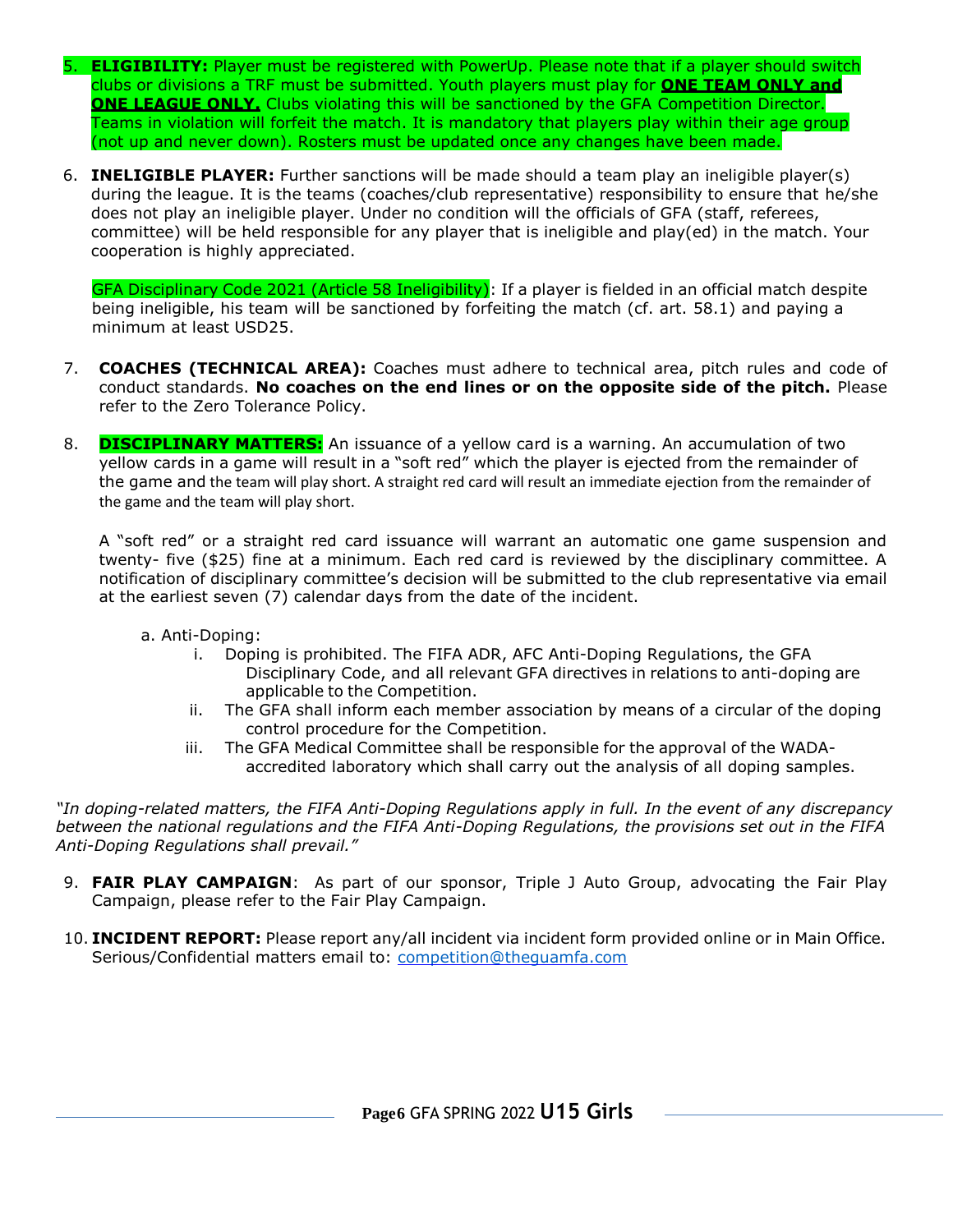## 11. **Important Dates:**

- a. Mid-Season Youth League Meeting: March 30, 2022, GFA Lecture Hall 1900 hrs.
- b. Post-Season Youth League Meeting: April 24, 2022, GFA Lecture Hall 1900 hrs.
	- Open to Club Representatives, Coaches and Parents.

**ABSOLUTELY: NO SMOKING! NO ALCOHOLIC BEVERAGES! NO PETS ALLOWED!**